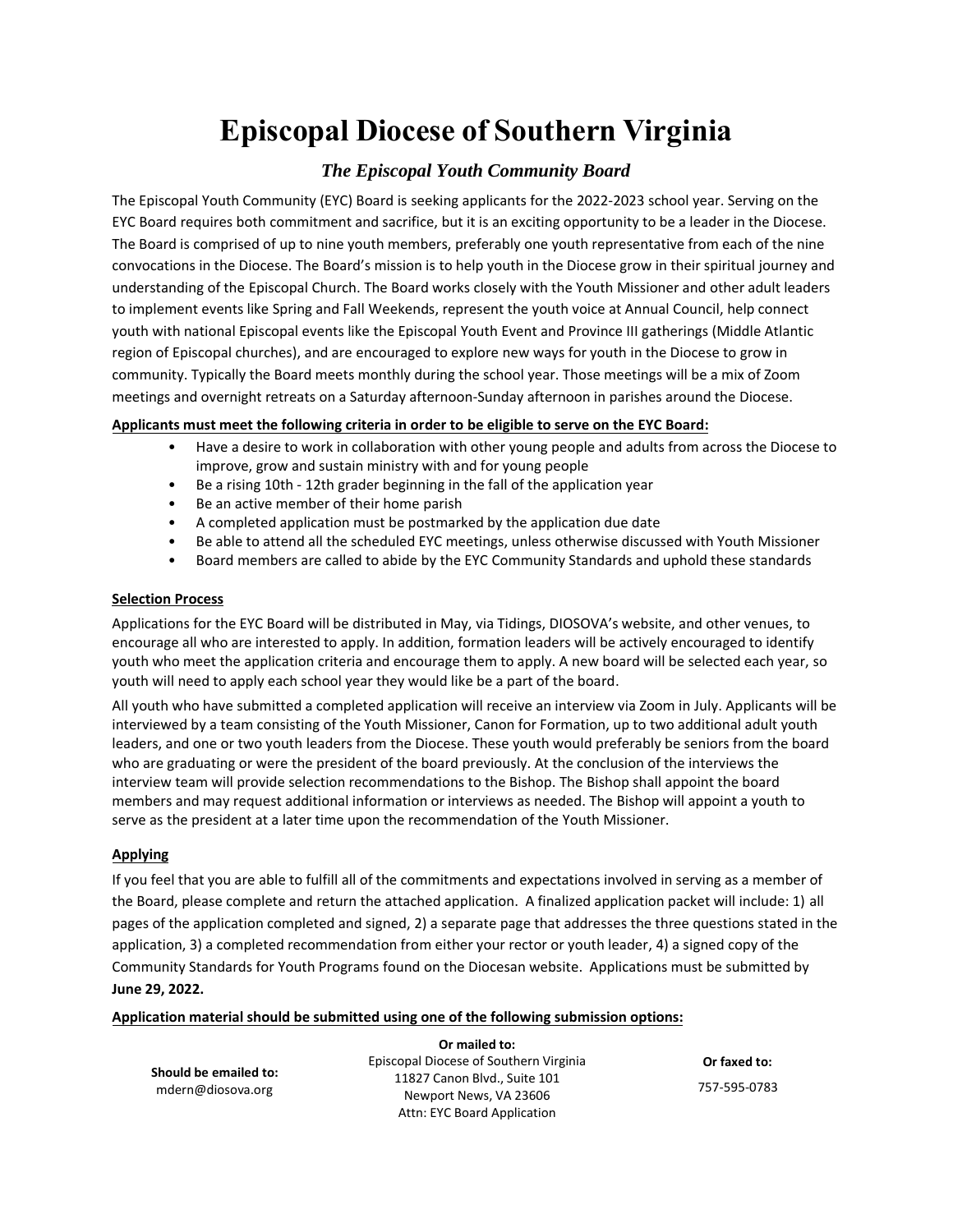# **Episcopal Diocese of Southern Virginia**

# *EYC Board Application and Questions*

\*\*\*Email is the standard form of communication for the EYC Board, so please be sure to include a current working email address in your contact information. Name: Nickname: What are your preferred gendered pronouns? School You Attend: Grade (2022-2023): 10th 11th 12th Age: Birthday: Home Address (with city and zip code):  $\qquad \qquad$ 

| Cell<br>Phone. | Home<br>Phone |  |
|----------------|---------------|--|
|                |               |  |

| Guardian's Names and Cell Phone #s: |  |
|-------------------------------------|--|
| Guardian's Email:                   |  |
|                                     |  |

Youth Leader name: Rector's name:

Email:

Please list the extracurricular activities (sports, drama, music, etc.) you plan to participate in during the 2022-2023 school year.

Convocation:

Would you be interested in the role of EYC President, Vice President, or Secretary? Which role? Why?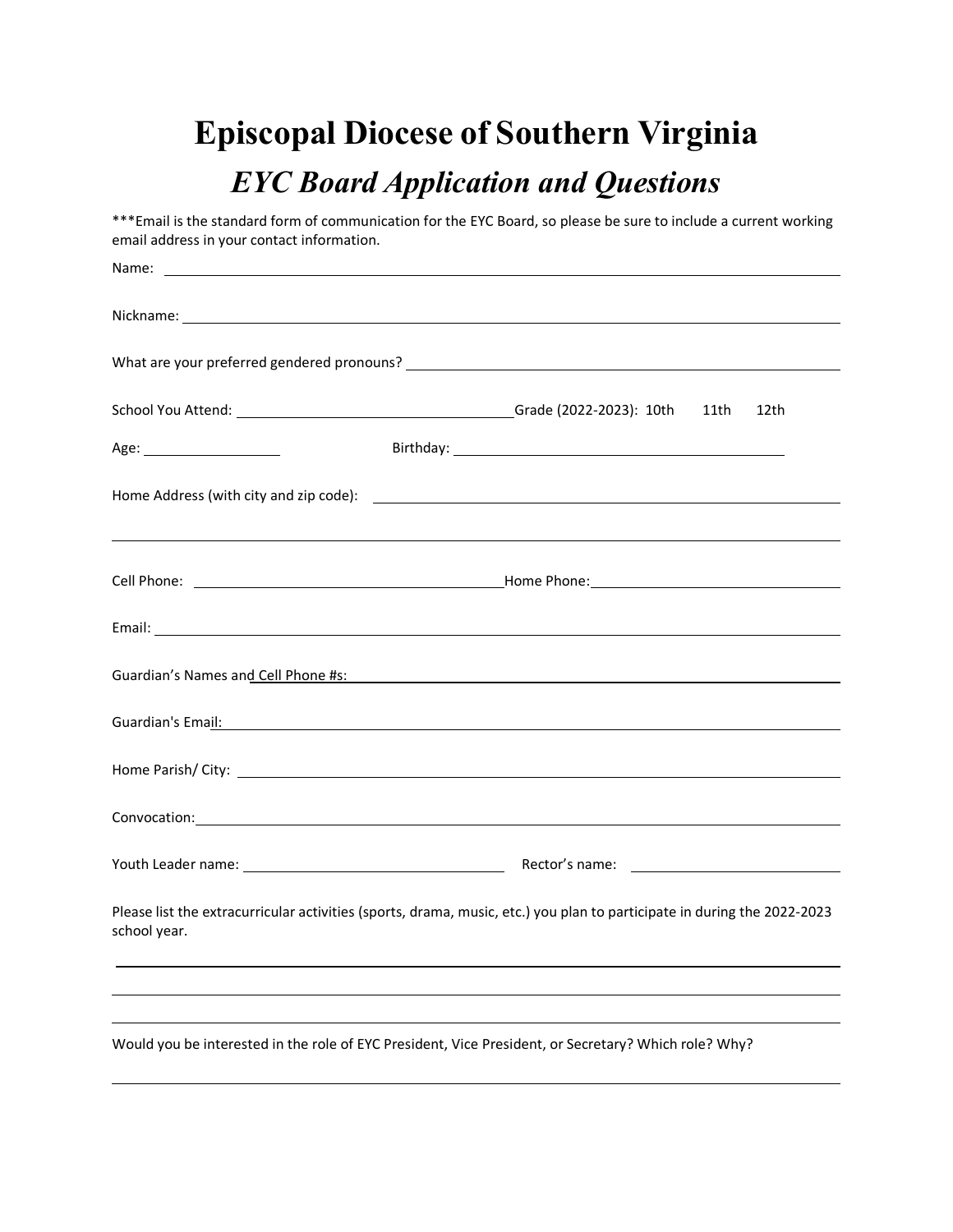|                                                                                                                                                                                                                                | Please circle or underline the four words or phrases that describe your leadership style: |         |                                                                                                            |         |  |
|--------------------------------------------------------------------------------------------------------------------------------------------------------------------------------------------------------------------------------|-------------------------------------------------------------------------------------------|---------|------------------------------------------------------------------------------------------------------------|---------|--|
| Center Stage                                                                                                                                                                                                                   | Ahead of Time                                                                             | Prayer  | <b>Behind the Scenes</b>                                                                                   | Mellow  |  |
| Teacher                                                                                                                                                                                                                        | Flexible                                                                                  | Silly   | Compromise                                                                                                 | Focused |  |
| Enthusiastic                                                                                                                                                                                                                   | <b>Take Charge</b>                                                                        | Imagine | Listener                                                                                                   | Thinker |  |
| Collaborate                                                                                                                                                                                                                    | Assist                                                                                    | Inspire | Serious In the Moment                                                                                      |         |  |
| Other: and the state of the state of the state of the state of the state of the state of the state of the state of the state of the state of the state of the state of the state of the state of the state of the state of the |                                                                                           |         |                                                                                                            |         |  |
|                                                                                                                                                                                                                                | Please list any experience and/or training you have in any of the following areas:        |         |                                                                                                            |         |  |
| Working with Younger Children:                                                                                                                                                                                                 |                                                                                           |         |                                                                                                            |         |  |
| Photography/Videography:                                                                                                                                                                                                       |                                                                                           |         |                                                                                                            |         |  |
| <b>Public Speaking or Teaching:</b>                                                                                                                                                                                            |                                                                                           |         |                                                                                                            |         |  |
| Writing:                                                                                                                                                                                                                       |                                                                                           |         |                                                                                                            |         |  |
| <b>Outdoor Activities:</b>                                                                                                                                                                                                     |                                                                                           |         |                                                                                                            |         |  |
| Art (drawing, painting, etc.):                                                                                                                                                                                                 |                                                                                           |         |                                                                                                            |         |  |
| Leading Group Activities (small groups, icebreakers):                                                                                                                                                                          |                                                                                           |         |                                                                                                            |         |  |
| Drama:                                                                                                                                                                                                                         |                                                                                           |         |                                                                                                            |         |  |
| Music (vocal or instrumental):                                                                                                                                                                                                 |                                                                                           |         |                                                                                                            |         |  |
| <b>Computer and Technology:</b>                                                                                                                                                                                                |                                                                                           |         |                                                                                                            |         |  |
|                                                                                                                                                                                                                                | Prayer and Worship (leading Compline, acolyte, reading, etc.):                            |         |                                                                                                            |         |  |
|                                                                                                                                                                                                                                |                                                                                           |         | Please answer the questions below: Please use an additional sheet to respond to these questions in detail. |         |  |

1) How are you involved in the life and ministry of your local Episcopal parish? Do you hold any leadership roles there?

2) What does faith mean to you? How do you live out your faith?

3) Why do you feel called to serve on the EYC Board? What would you bring to the board?

### **I acknowledge that the information that I have provided in the material above and in my attached questions are accurate and truthful.**

Youth's Signature Date

Parent's Signature Date